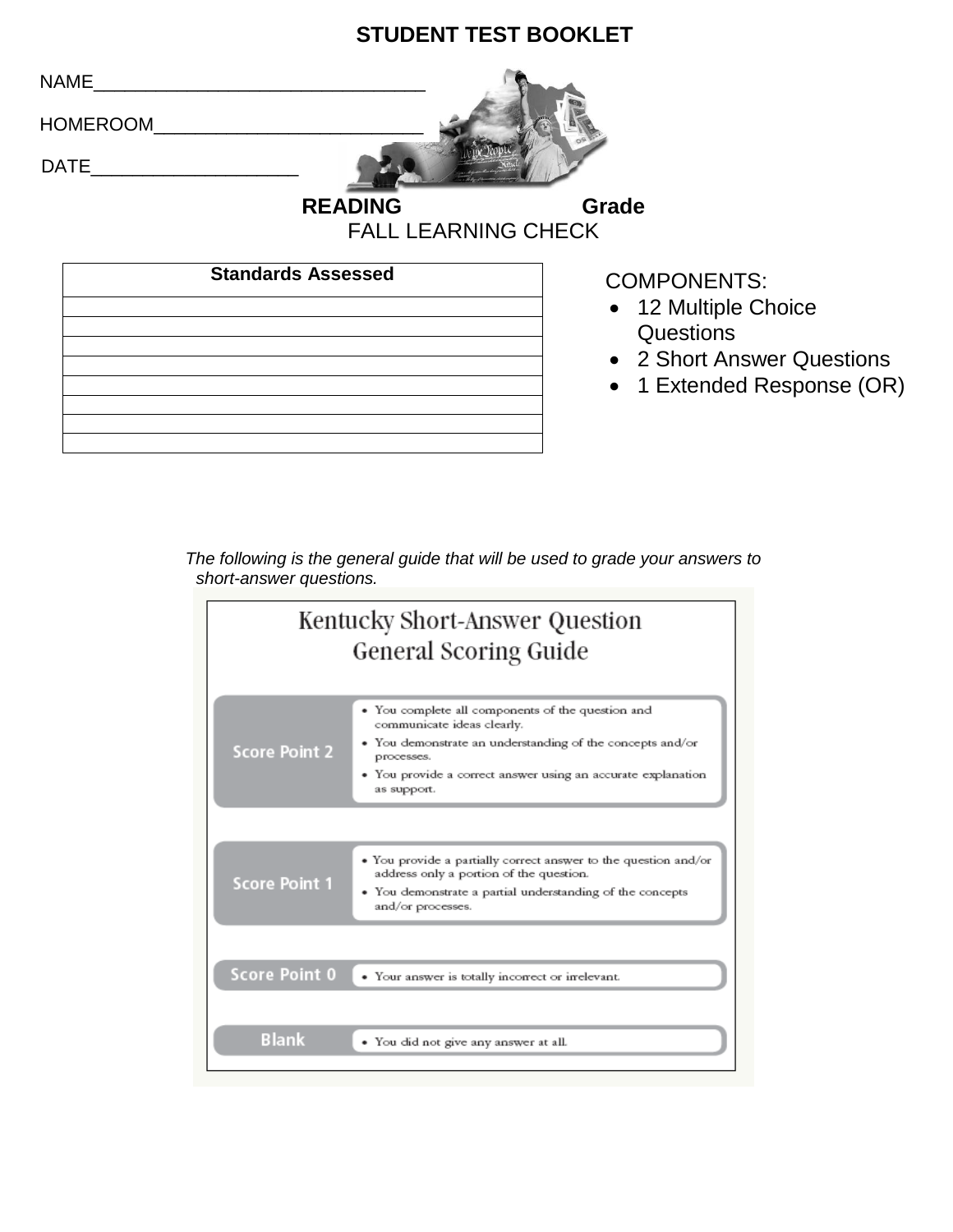This test section contains TWELVE multiple-choice, TWO short-answer, and ONE open response questions. Please mark your answers for the multiple-choice questions in the spaces provided. Mark only one answer for each question. If you do not know the answer, make your best guess.

### **Read the passage. Then read each question about the passage, including the short answer question. Decide which is the best answer to the question. Mark the space for the answer you have chosen.**

<copy the passage here>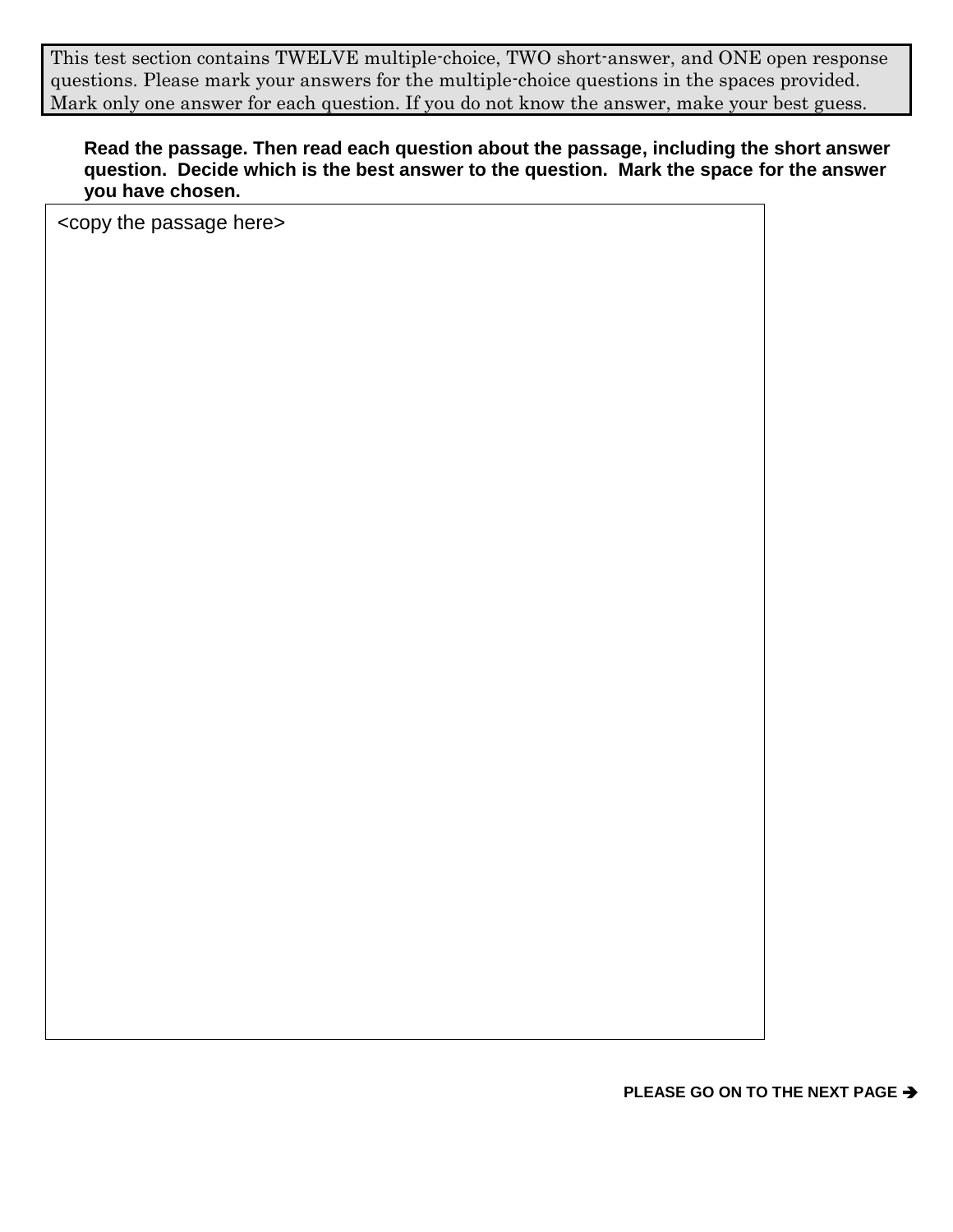- 1. Type question here.
	- A. Type answer here.
	- B. Type answer here.
	- C. Type answer here.
	- D. Type answer here.
- 2. Type question here.
	- A. Type answer here.
	- B. Type answer here.
	- C. Type answer here.
	- D. Type answer here.
- 3. Type question here.
	- A. Type answer here.
	- B. Type answer here.
	- C. Type answer here.
	- D. Type answer here.

## **Short Answer Item**

4. Type question here.

#### Do not write outside this box.

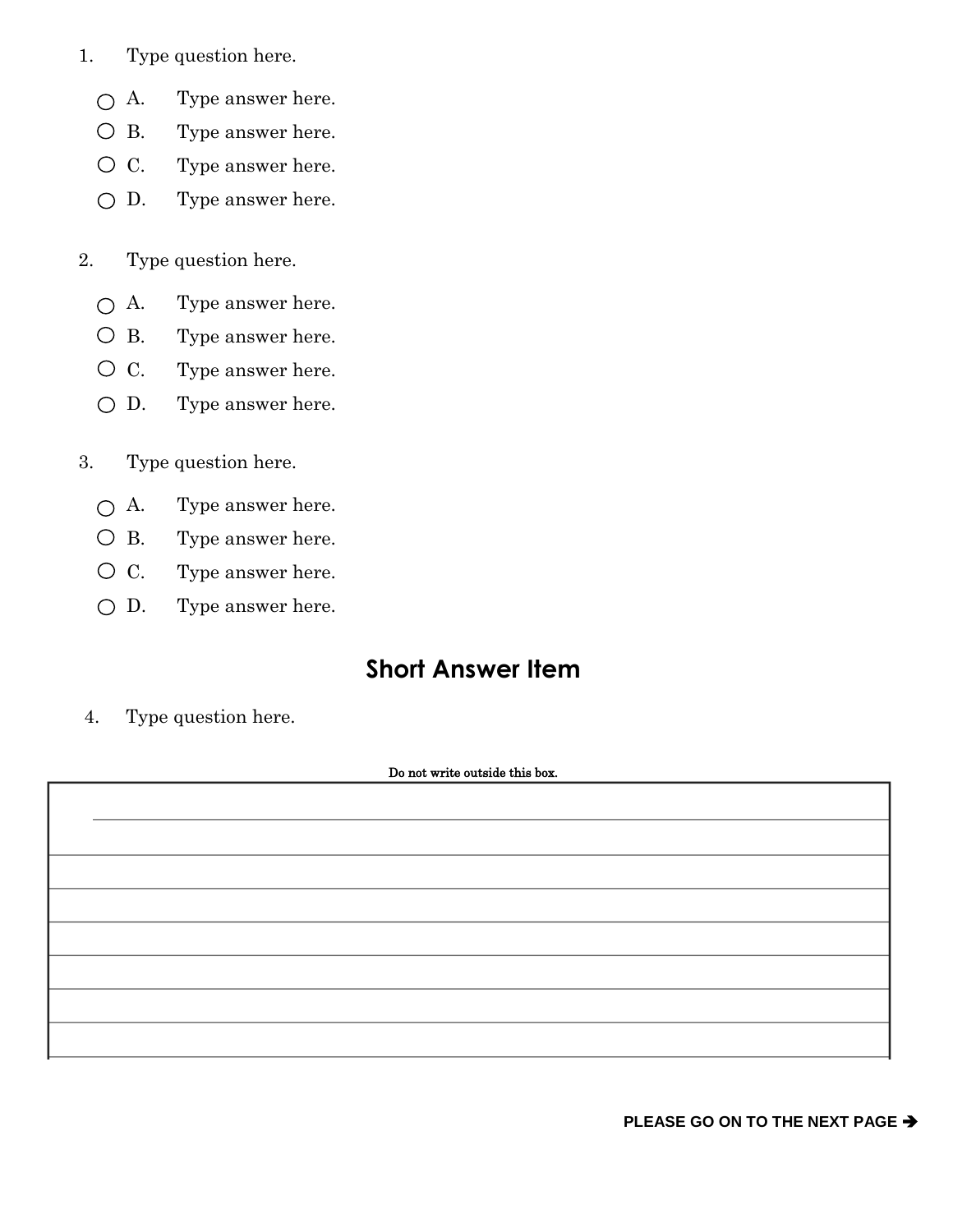**Read the passage. Then read each question about the passage. Decide which is the best answer to the question. Mark the space for the answer you have chosen.**

<copy the passage here>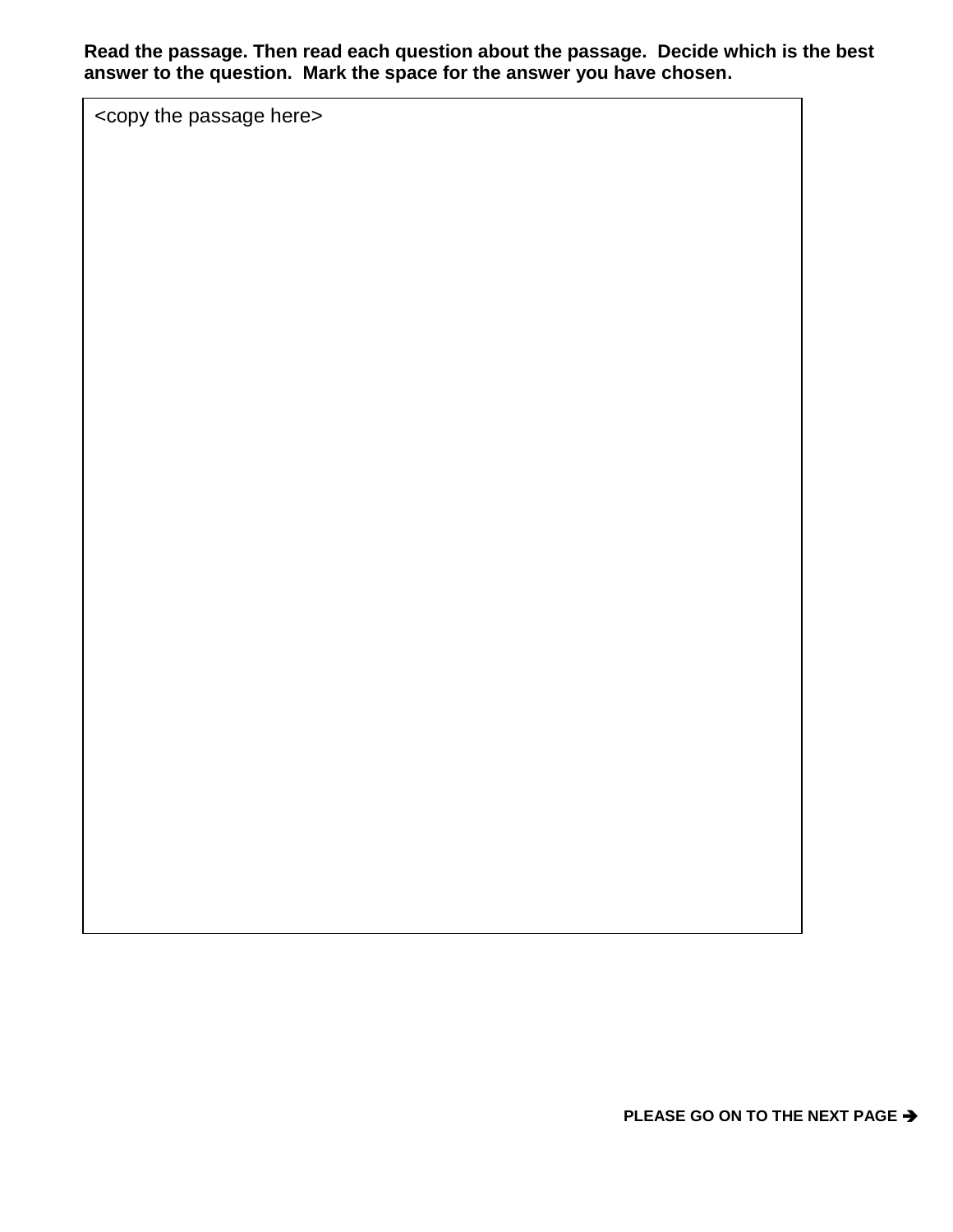- 5. Type question here.
	- A. Type answer here.
	- B. Type answer here.
	- C. Type answer here.
	- D. Type answer here.
- 6. Type question here.
	- A. Type answer here.
	- B. Type answer here.
	- C. Type answer here.
	- D. Type answer here.
- 7. Type question here.
	- A. Type answer here.
	- B. Type answer here.
	- C. Type answer here.
	- D. Type answer here.
- 8. Type question here.
	- A. Type answer here.
	- B. Type answer here.
	- C. Type answer here.
	- D. Type answer here.
- 9. Type question here.
	- A. Type answer here.
	- B. Type answer here.
	- C. Type answer here.
	- D. Type answer here.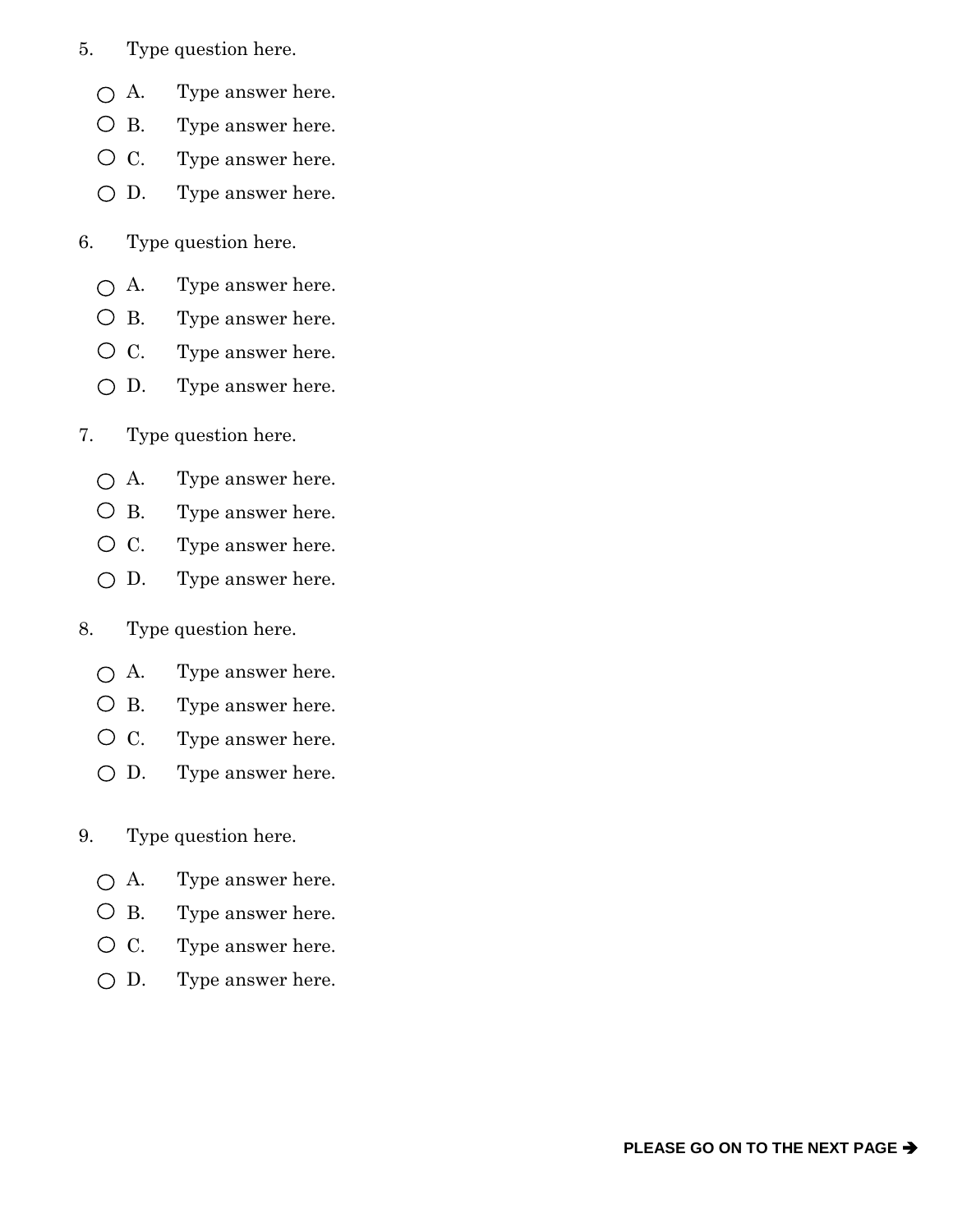10. Type question here.

- A. Type answer here.
- B. Type answer here.
- C. Type answer here.
- D. Type answer here.

**Read the passages. Then read each question about the passage, including the short answer question. Decide which is the best answer to the question. Mark the space for the answer you have chosen.**

<copy the passage here>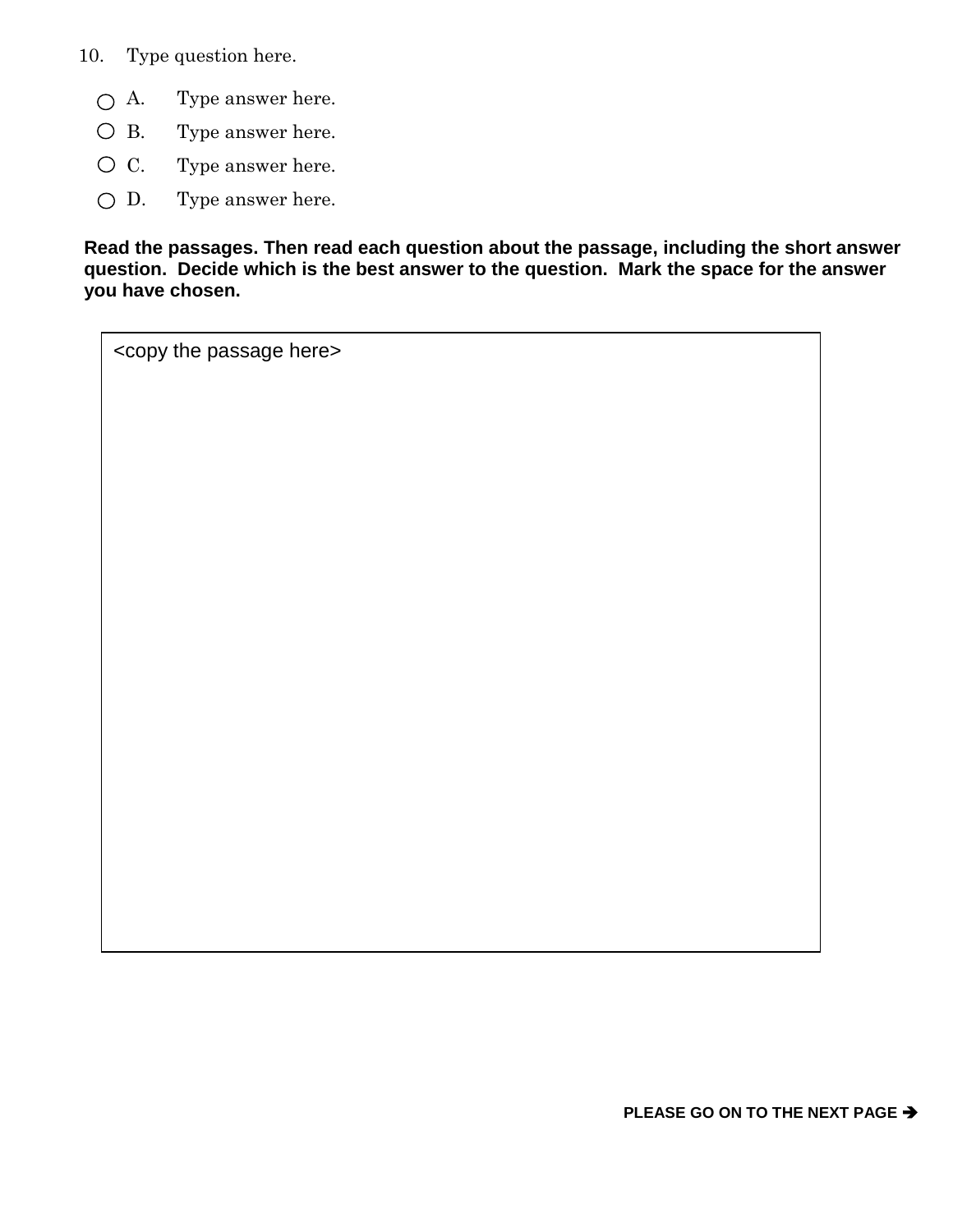- 11. Type question here.
	- A. Type answer here.
	- B. Type answer here.
	- C. Type answer here.
	- $\bigcirc$  D. Type answer here.
- 12. Type question here.
	- A. Type answer here.
	- B. Type answer here.
	- C. Type answer here.
	- D. Type answer here.

## **Short Answer Item**

13. Type question here.

#### Do not write outside this box.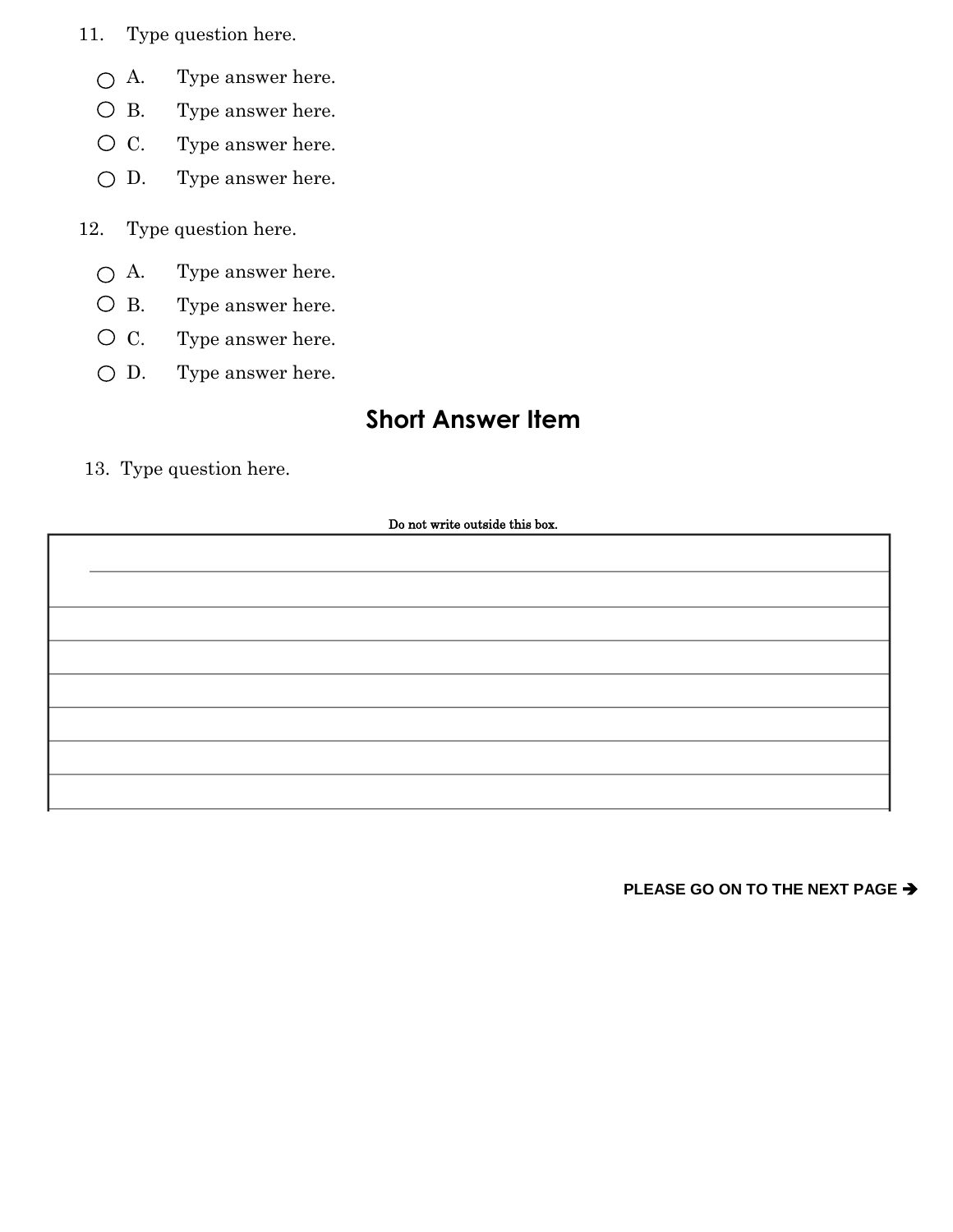**Read the passage. Then read each question about the passage, including the open response. Decide which is the best answer to the multiple choice question. Mark the space for the answer you have chosen.** 

<copy the passage here>

- 14. Type question here.
	- A. Type answer here.
	- B. Type answer here.
	- C. Type answer here.
	- D. Type answer here.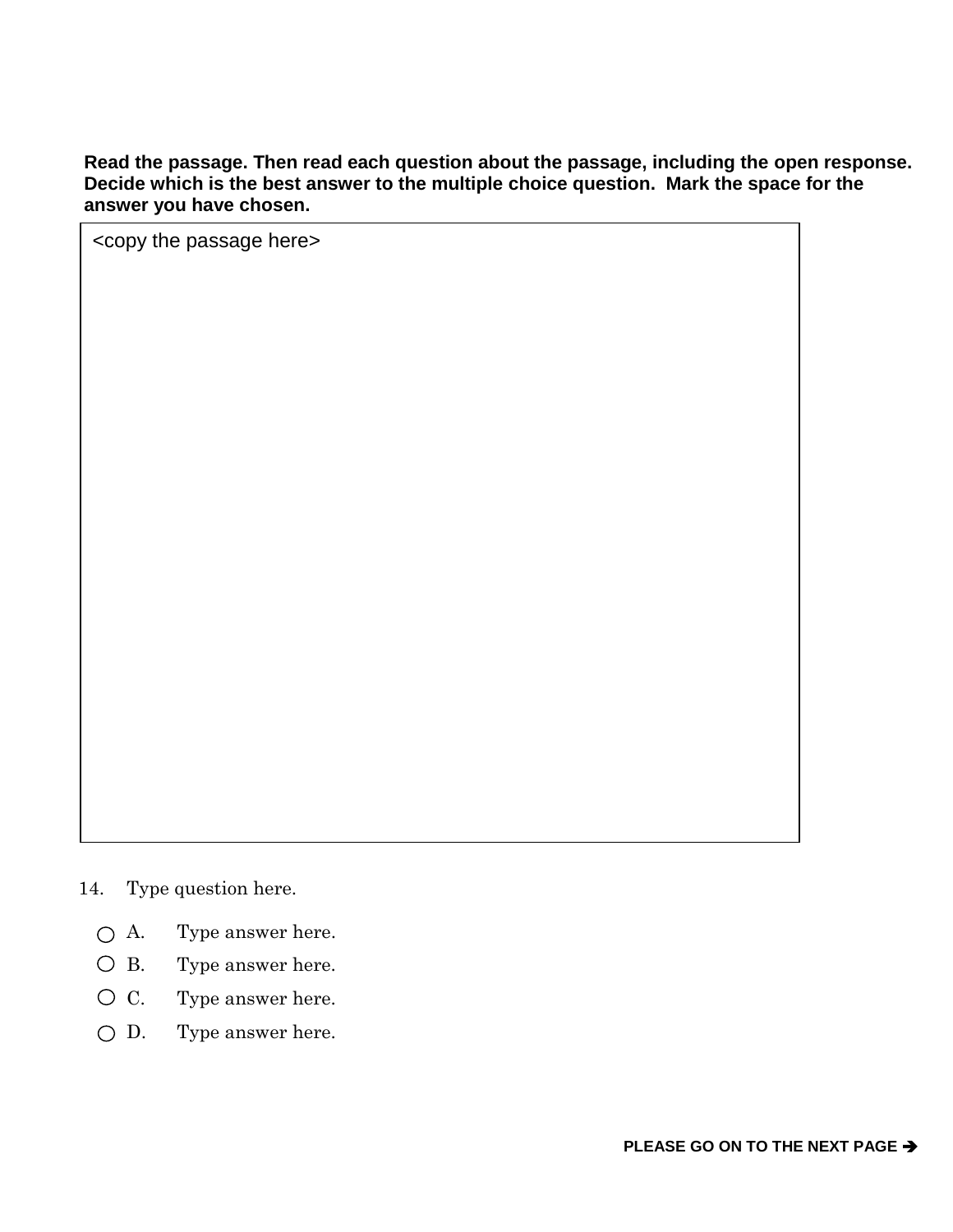# **OPEN-RESPONSE QUESTION**

Read all parts of the open-response question before you begin. Write your answers to the openresponse question in the space provided.

15. Type question here.

Do not write on this page. Please write your answer to this open-response question in the space provided on the next page.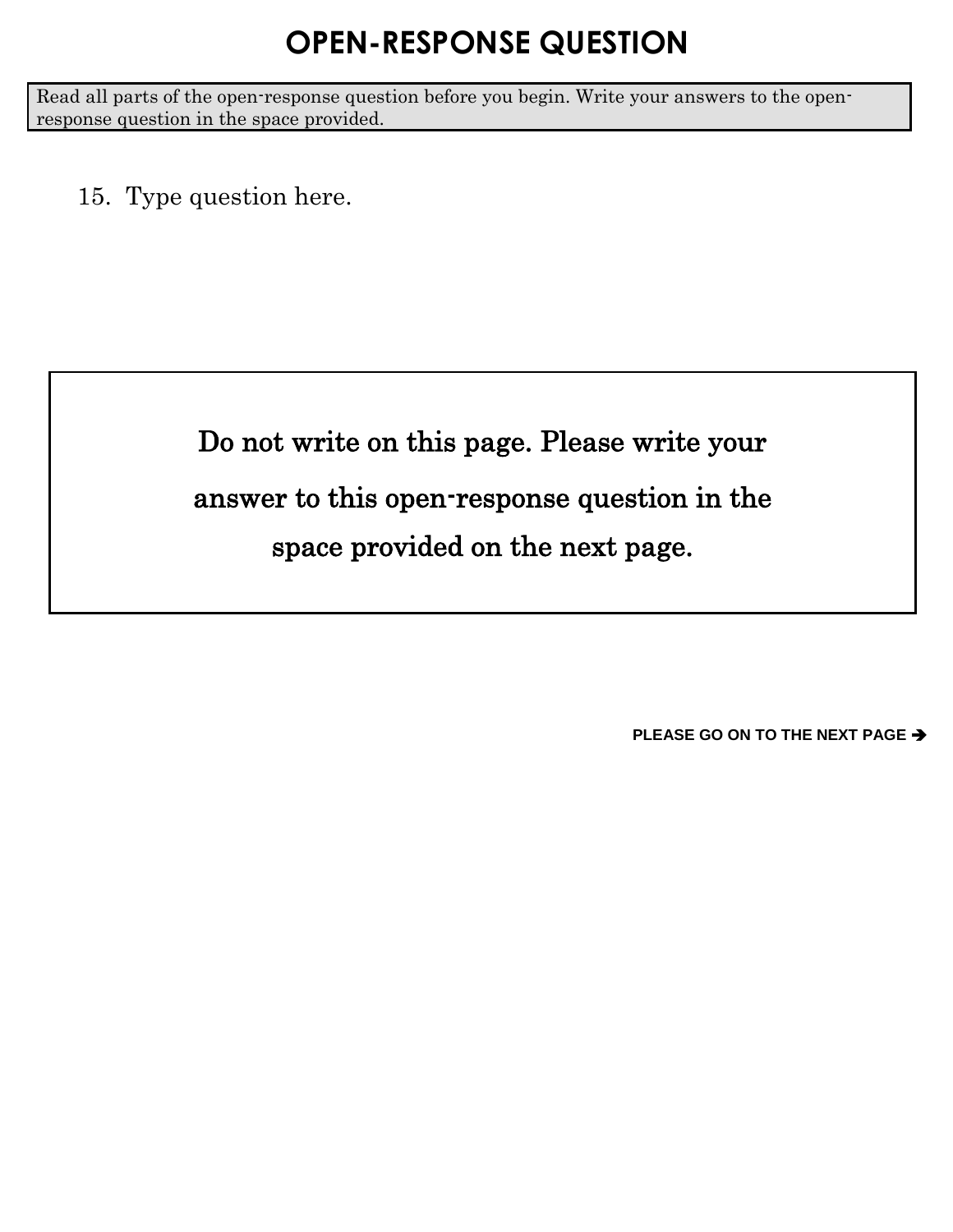| 15. |  |
|-----|--|
|     |  |
|     |  |
|     |  |
|     |  |
|     |  |
|     |  |
|     |  |
|     |  |
|     |  |
|     |  |
|     |  |
|     |  |
|     |  |
|     |  |
|     |  |
|     |  |
|     |  |
|     |  |
|     |  |
|     |  |
|     |  |
|     |  |
|     |  |
|     |  |
|     |  |
|     |  |
|     |  |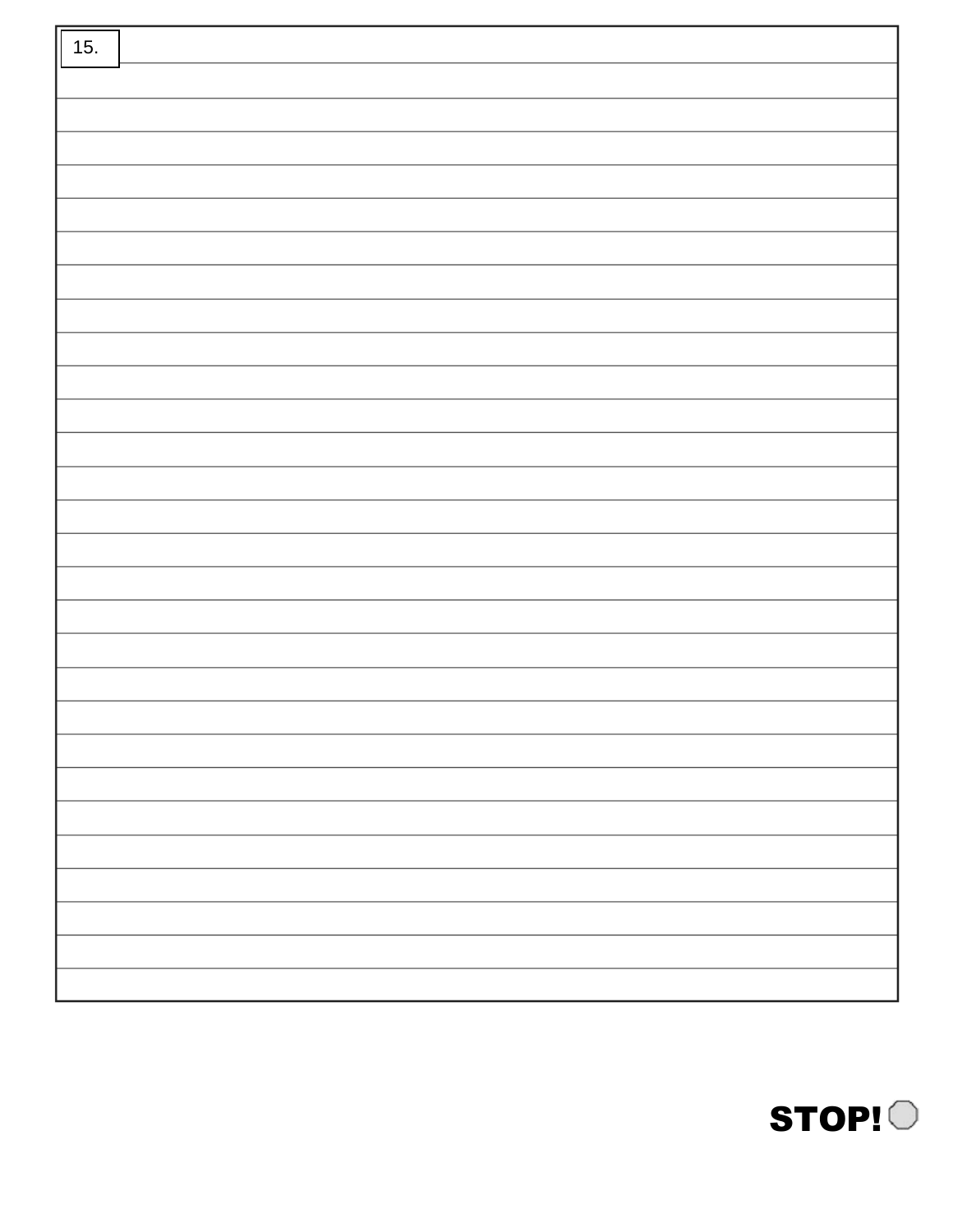# **Answer Key**

| <b>Standards Assessed</b> | Question<br>$\#$ | <b>Answer</b> | M.C.<br>Q# | <b>Answer</b> |
|---------------------------|------------------|---------------|------------|---------------|
|                           |                  |               |            |               |
|                           |                  |               |            |               |
|                           |                  |               |            |               |
|                           |                  |               |            |               |
|                           |                  |               |            |               |
|                           |                  |               |            |               |
|                           |                  |               |            |               |
|                           |                  |               |            |               |
|                           |                  |               |            |               |
|                           |                  |               |            |               |
|                           |                  |               |            |               |
|                           |                  |               |            |               |
|                           |                  |               |            |               |